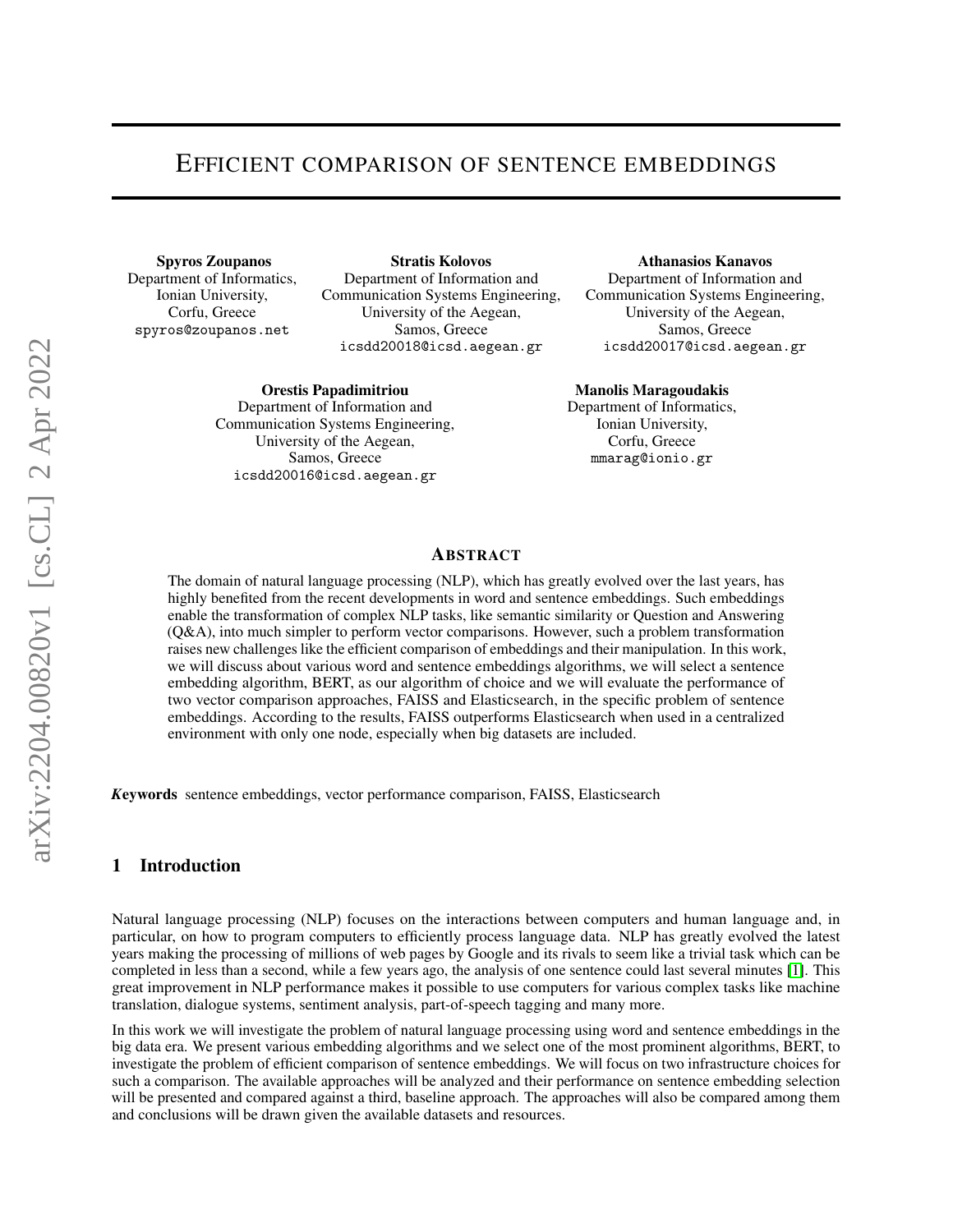## 2 Word and sentence embeddings

One of the biggest challenges in NLP is the problem of high-di-mensionality and data sparseness which can be addressed with the use of distributed vectors of word embeddings. The key idea of this approach is that words with similar meaning tend to appear in a similar context. Therefore, the vectors are constructed in a way that they encapsulate the characteristics of the neighbors of a word. Comparison among vectors is performed using metrics such as cosine similarity, demonstrating the similarity of the words that the vectors correspond to.

These embeddings can be used as the first data processing step in a deep learning model. They are usually pre-trained in an unlabeled corpus [\[2,](#page-6-1) [3\]](#page-6-2) where they can capture syntactical and semantic information. Because of their small dimensionality and due to the fact that these are dense vectors, they can be ideal for processing core NLP tasks.

Shallow neural networks have been the models to create such embeddings over the years with good performance. Deep learning NLP models use them also to represent their words, phrases and sentences, making these embeddings one of the key differences between traditional word-based models and deep learning-based models. Word embeddings have been used for a wide range of NLP tasks with significant results [\[4,](#page-6-3) [5,](#page-7-0) [6,](#page-7-1) [7\]](#page-7-2).

### 2.1 Word-level encodings

Mikolov et al. [\[2,](#page-6-1) [3\]](#page-6-2) transformed word embedding algorithms by proposing the CBOW and skip-gram models. Both of these models work on a window of words, but they follow different approaches. CBOW calculates the conditional probability of a target word given the context words around it within a window of specific size. On the contrary, the skip-gram model predicts the context words within a window of words given a specific target word. Word2vec uses a large corpus of text as its input, creating a vector space that typically has several hundred dimensions, with each unique word being assigned a vector in the space. As a result, word vectors in the vector space are positioned so that words sharing the same context in the corpus are close to one another.

FastText [\[8\]](#page-7-3) is exploring ways to make linear text classifiers like[\[9,](#page-7-4) [10,](#page-7-5) [11\]](#page-7-6) to train to billion of words within a few minutes and to achieve performance comparable to the state-of-the-art models. It is inspired by Word2Vec [\[2\]](#page-6-1) with its main difference being that it focuses on n-grams instead of words to make more fine grained representations.

GloVe [\[12\]](#page-7-7) is another algorithm creating word vectors. The authors have developed a global log-bilinear regression model combining the benefits of two major families of models in the literature: global matrix factorization and local context window models. They claim that matrix factorization methods manage to outperform shallow window-based methods like Word2Vec in scenarios where there is a vast amount of data repetition.

### 2.2 Contextualized Word Embeddings

Traditional word embedding methods did not take into account the fact that a given word can have completely different meaning in different contexts. Being able to understand and differentiate among different senses of a word increases the quality of the produced results. Therefore, taking into account syntactical information and handling polysemic behavior leads to better word representations. Recent approaches take the above into account and calculate word representations as a function of the word's contexts.

Word2Vec algorithm, which was mentioned in the previous section, as well as other traditional word embedding methods, create a global vector representation of a word, considering all the sentences where the word is present. New models, like Embedding from Language Model (ELMo) [\[13\]](#page-7-8), propose contextual word embeddings. More specifically, for every context where a word is used, ELMo produces a word embedding allowing to have different representations for different senses of the same word.

### 2.3 Sentence Embeddings

BERT algorithm that has been recently proposed by Devlin et al. [\[14\]](#page-7-9) introduces the idea of relationship among sentences. It uses a transformer network to pre-train a language model to extract contextual word embeddings. Its language modeling is based on different tasks. In one task, BERT randomly masks a percentage of words in the sentences and only predicts the masked words while in another task, it tries to predict the next sentence given a specific sentence. The latter task tries to model the relationship among sentences. BERT outperforms state-of-the-art techniques by a large margin on key NLP tasks such as Question answering (QA) and Natural Language Inference (NLI) where understanding relations among sentences is very important.

Roberta [\[15\]](#page-7-10) focuses on improving the training of the BERT model. Its authors claim that BERT is under-trained and propose four modifications to improve its performance and outperform many models published since it. They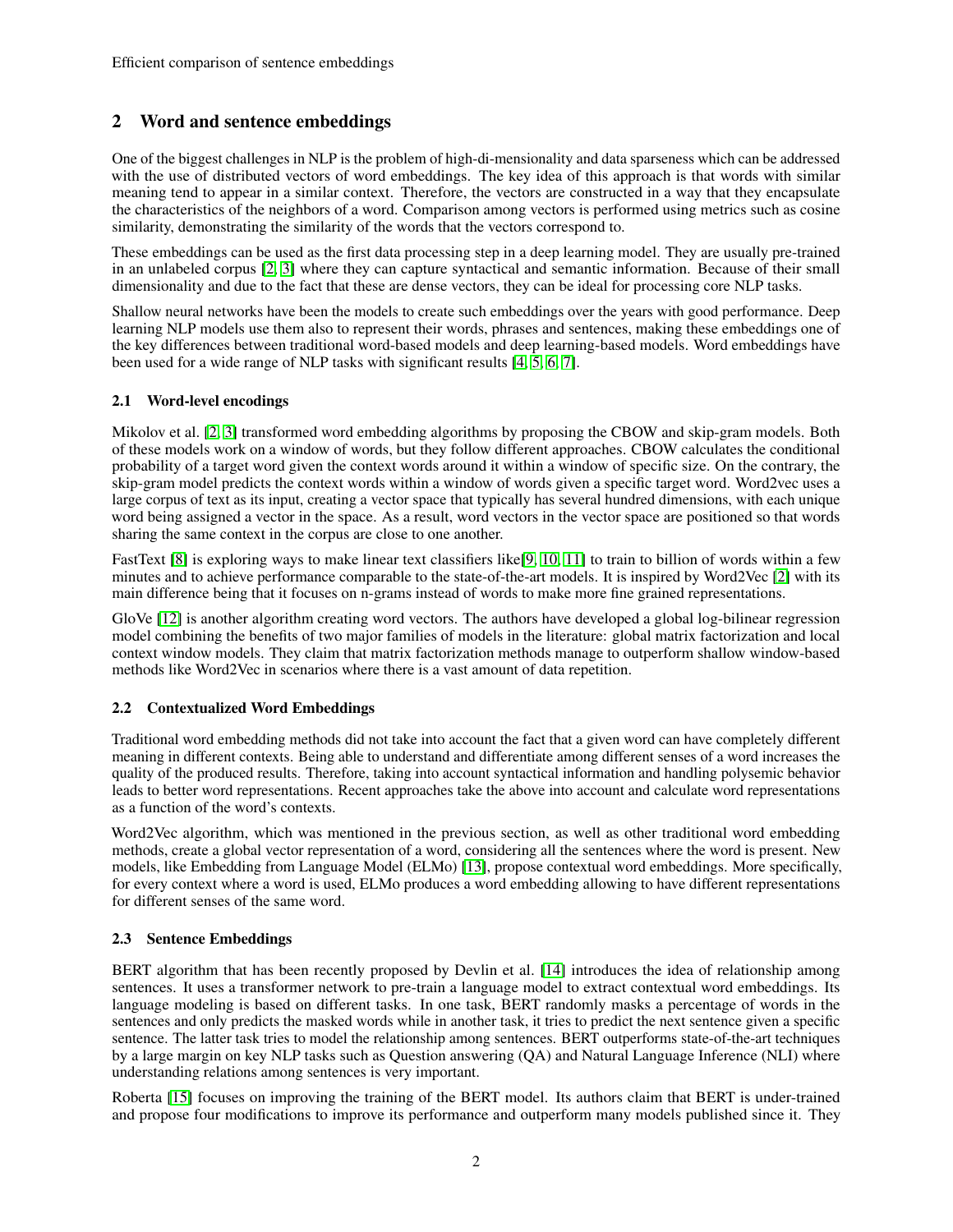

Figure 1: An architecture overview. We have highlighted three different modules corresponding to the three different phases of our experimental setup: (a) a *document enrichment* module which enriches the documents and their corresponding queries with embeddings retrieved from the BERT server, (b) an *indexing* module that contacts the Elasticsearch server and the FAISS index for document and embedding indexing and (c) a *semantic search* module which uses the query embeddings, and the document embeddings in the case of the naive/brute-force approach, to retrieve the needed results.

propose to train the model longer with bigger batches and longer sequences, to remove the next sentence objective and to dynamically change the masking patters applied to the training data.

A sentence-BERT [\[16\]](#page-7-11) algorithm may well be a modification of the BERT algorithm that uses siamese and triplet networks to derive semantically meaningful sentence embeddings. Additionally to semantic similarity comparisons, clustering and knowledge retrieval via semantic search can be very efficiently performed on modern hardware, making SBERT suitable for innovative tasks not previously possible for BERT.

Two of the limitations of BERT is that it assumes that the predicted tokens are independent of each other given the unmasked tokens and that it suffers from pretrain-finetune discrepancy. XLNet [\[17\]](#page-7-12) is proposed to overcome these limitations. It enables learning bidirectional context which maximizes expected likelihood over all permutations of the factorization and it overcomes BERT with regard to auto-regressive formulation. It also integrates into its pre-training ideas from Transformer-XL, a state-of-the-art autoregressive model. The result is that XLNet outperforms BERT in various tasks like question answering, natural language inference, sentiment analysis, and document ranking.

ALBERT [\[18\]](#page-7-13) proposes two optimizations to address memory limitations and training times that occur because of necessary model increases of BERT. Both of the optimizations focus on the reduction of BERT parameters without affecting performance: (1) they decompose the large vocabulary embedding matrix into smaller matrices and (2) they share parameters across different layers. Their result is an increased training performance, a great reduction in number of used parameters (18x) and a more stable training phase.

# 3 Embedding comparison frameworks

The construction of high-quality word and sentence embeddings is crucial to achieve good results in various NLP tasks. However, an efficient and scalable way of comparing them is also very important. In this section, we will investigate two different frameworks (two different approaches) to compare large number of such embeddings.

## 3.1 Elasticsearch

Elasticsearch [\[19\]](#page-7-14) is an open source, highly scalable, full-text search engine which is written in Java. An Elasticsearch cluster can be comprised of one or more Elasticsearch nodes, which are Elasticsearch server instances.

The Elasticsearch engine was initially written in Java to support free and open-source information retrieval from software libraries. As a Java library it was cumbersome to be used and therefore an abstraction layer called Compass was developed. In later years, the libraries were rewritten to ensure real-time performance and a standalone Elasticsearch server was released.

Elasticsearch uses the REST API to carry out its operations and is multitenant [\[20\]](#page-7-15). The lightweight JSON (JavaScript object notation)-queries are accessed using the basic HTTP interface. Elasticsearch shares many analogies with RDBMS. It stores documents in JSON format which is the equivalent of a row of a RDBMS table. Each document consists of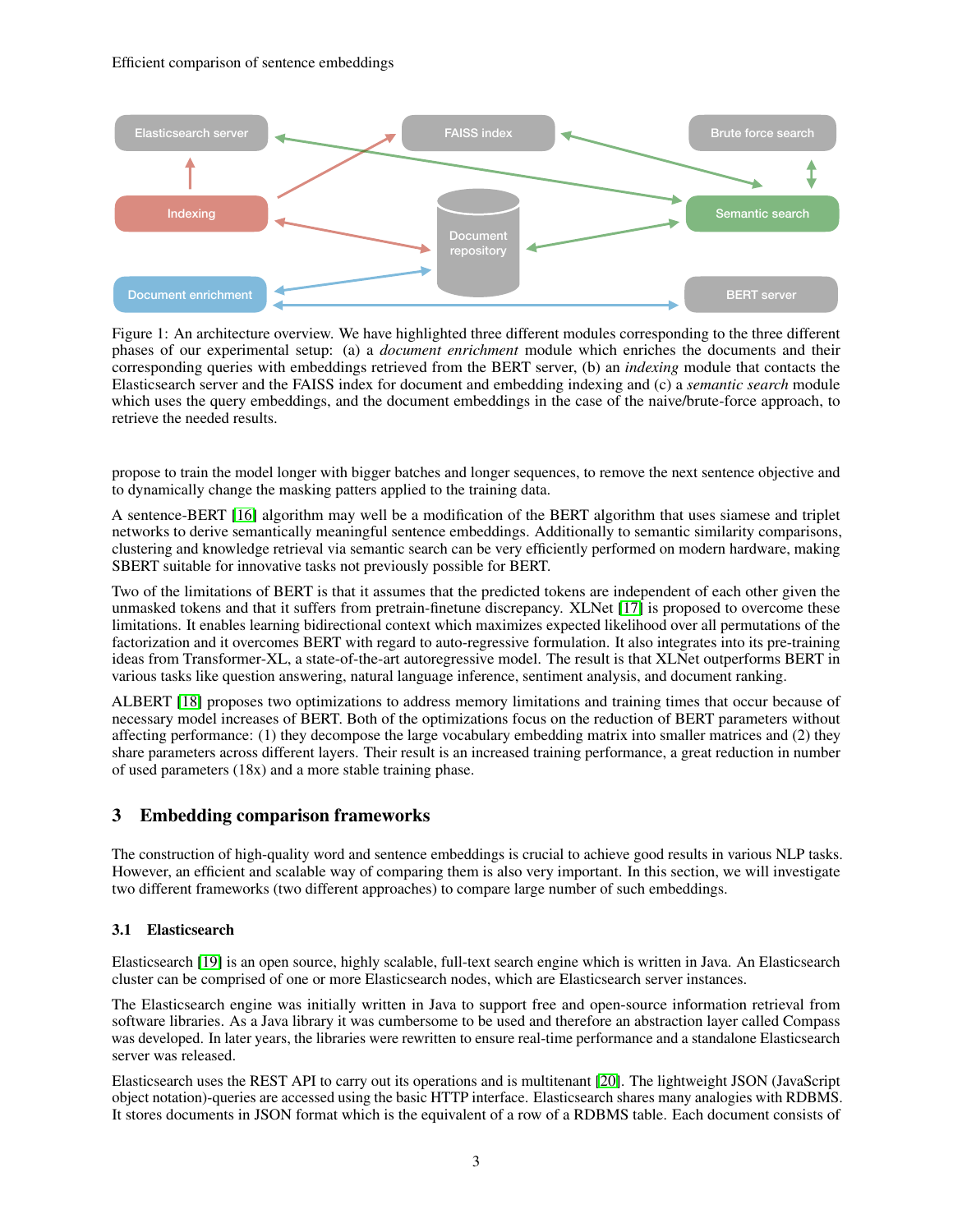fields which can be primitive types or complex structures. Even if documents are considered schema-free, they have a document type associated with them. Document type is the equivalent of a table of a RDBMS since it describes the fields that can be specified for a particular document. However, documents of the same type may have different schemas. All the documents in Elasticsearch are stored in indices permitting to store, update and query them. The index is the equivalent of a RDBMS database.

Elasticsearch index consists of one or more Apache Lucene [\[21\]](#page-7-16) indexes which are called shards. While the number of shards of an index is predefined before index creation, documents mapping to shards, responsible for their storage and indexing, depends on load. This load balancing permits all shards to be used simultaneously improving performance. Elasticsearch improves even more its performance and scalability by the automatic re-distribution of shards based on the available nodes. Irrespectively of the number of shards of an index and its internal load balancing, it is visible to the client as a single structure.

One of the advantages of Elasticsearch is its horizontal (sharding) and vertical (powerful servers) scalability. Horizontal scalability is ensured by distributing automatically index shards across nodes and ensures that are loaded equally.

Elasticsearch outstands also for its flexibility. Since it doesn't impose any schema to the documents stored, it can easily accommodate data that changes over time. When a new document is added with more fields than the already loaded documents, Elasticsearch will update the index mapping without affecting what has already been loaded. Moreover, Elasticsearch's index design, which is based on a collection of shards, ensures correct load balancing of index update tasks that happen when new data arrives. RDBMS have a predefined schema that can not be easily updated after data loading. Moreover, index updates in the presence of large amount of data is not a trivial task.

Last but not least, since Elasticsearch operates on documents, it doesn't need to perform any normalization process of the data. Normalization process facilitates the create, update and remove operations. However, it is very likely to result to more costly read operations since statements may need data from different tables that should be combined (joined) to provide the final result.

## 3.2 FAISS

FAISS [\[22\]](#page-7-17) addresses the problem of efficient comparison and similarity search of high-dimensional vectors (500 to 1,000+ dimensions). Such vector representations are frequently used in classification of images, videos or text. In the context of text comparison, word and sentence embeddings are represented as large vectors of numbers. One of the most expensive operations in this setting is to compute a k-NN (k-Nearest Neighbor) graph, which is a directed graph where each vector of the database is a node and each edge connects a node to its k nearest neighbors.

The authors of [\[22\]](#page-7-17) focus on how GPUs can be efficiently utilized in the problem of high-dimensional similarity comparison. They have developed and present a GPU k-selection algorithm which performs approximate and exact k-neighbor search. They make a complexity analysis and present a range of experiments showing that the proposed improvements outperform the state of the art algorithms in exact and approximate search comparisons.

More specifically, in the exact search setting, they compare against other algorithms in k-selection performance where FAISS outperforms competitors for various values of k. Another exact-search comparison performed is k-means clustering where, in a large scale setup, they perform comparable performance to the competition but without any pre-processing. The authors also present good results in exact nearest search. Another domain where FAISS excels is the approximate nearest neighbor search on large datasets where they demonstrate better accuracy and lower execution times against other implementations [\[23\]](#page-7-18).

## 4 Embedding comparison setup

In this section we will perform benchmarks using Google's Natural Questions (NQ) dataset [\[24\]](#page-7-19). We will first give an overview of the dataset and then we will present two different benchmarks: (a) We will compare the performance of three different approaches for vector comparison: naive/brute-force, FAISS and Elasticsearch. (b) Then we will perform an evaluation of the quality of the embeddings based on the questions asked and the documents that correspond to these questions.

### 4.1 Dataset overview

In Artificial Intelligence and more specifically, in Information Retrieval, the goal is to create systems that can read the web and answer complex questions on any topic. Question-answering systems can have a significant impact on how we interact with information. The ability to understand and answer questions about a given content is also something we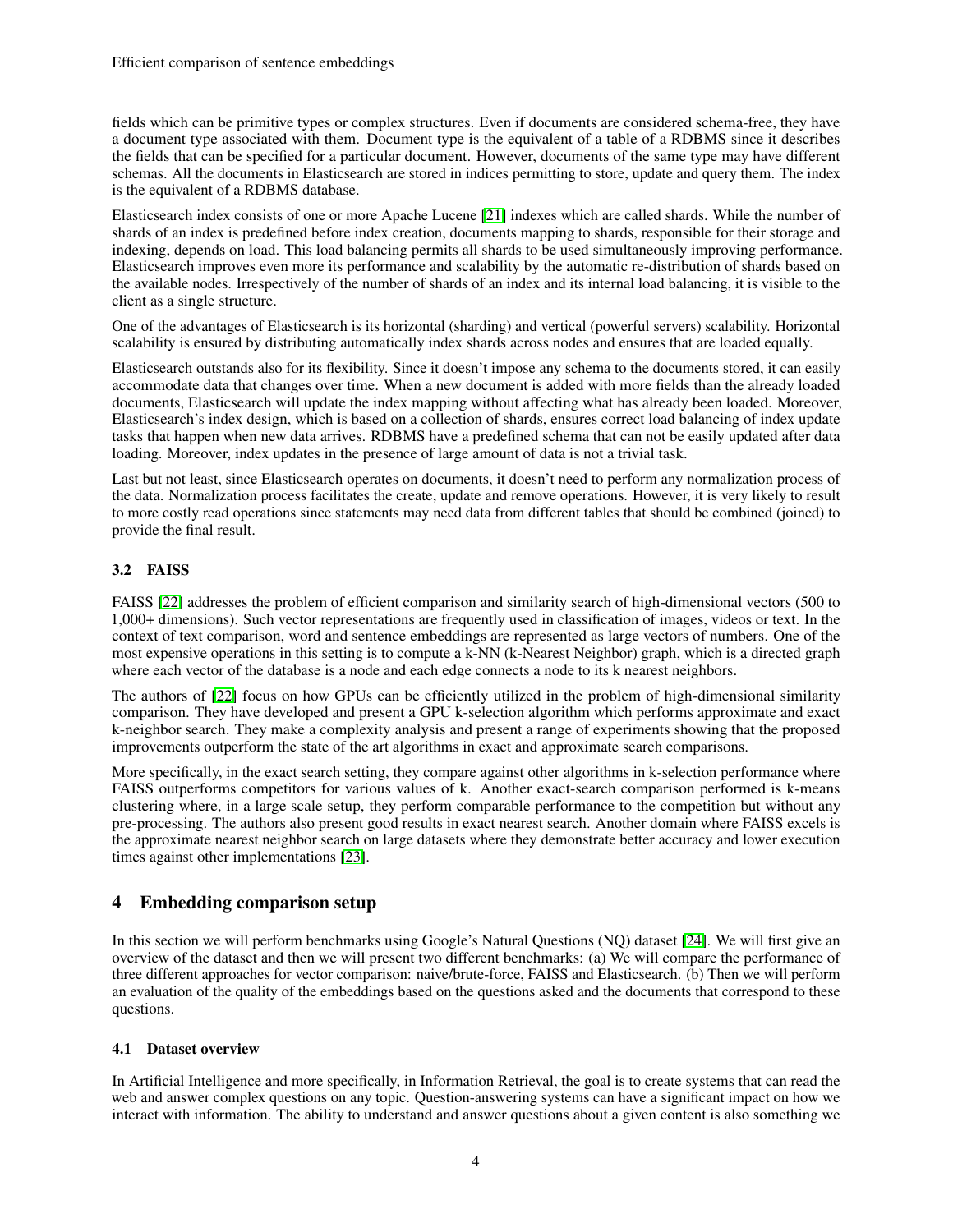```
{
 "document_embeddings": [0.178529500961, ...],
 "document_text": "Email marketing - Wikipedia
                      <H1>Email marketing</H1>
                      Jump to...",
 "example_id": 5655493461695504401,
 "question_embeddings": [-0.051026359897,
                          ...],
  "question_text": "which is the most common
                      use of opt-in e-mail
                      marketing"
}
```
Listing 1: An example of an enriched JSON dictionary with BERT embeddings of the Google NQ dataset.

generally associate with intelligence, which is why open-domain question answering is one of the benchmark tasks for Artificial Intelligence development. As part of the natural questions corpus, query answering systems are required to read and comprehend an entire Wikipedia article that may or may not contain the answer to the question. What differentiates Google's Natural Questions (NQ) [\[24\]](#page-7-19) dataset from previous Query Answering (QA) datasets is the fact that it includes real user questions that may need the full document to be read to return a valid answer. This fact makes it a more realistic and challenging dataset to evaluate compared to previous efforts. It contains real questions and answers gathered from Google search, as well as annotations from Wikipedia. NQ was designed for testing and training automated question answering systems.

In the sequel, we will focus on the simplified version of the dataset that is composed of 307,373 examples that contain a simplified version of a Wikipedia web-page, a question/query that should be answered from the web-page, long answer candidates and the answer of one annotator on the query asked based on that specific page. The annotator provides a long and short answer based on the document, wherever possible. In [\[24\]](#page-7-19) the authors have established high human upper bounds for long and short answers (90% precision, 85% recall and 79% precision, 72% recall respectively).

### <span id="page-4-1"></span>4.2 Dataset enrichment using sentence embeddings

We use the Google NQ dataset presented above for our benchmarks which we enrich with vector embeddings. More specifically, the simplified version of the dataset is composed of 307,373 lines where each line is a separate JSON string. The latter is a dictionary with the following keys: *annotations* (containing the proposed long and short answers by the annotator), *document\_text*, *document\_url*, *example\_id*, *long\_answer\_candidates* and *question\_text*. From these keys, we retain the document, the corresponding query and, for reference reasons, the id of the example. We create embeddings for the document and the query using BERT and the model *uncased\_L-12\_H-768\_A-12*. We do not pre-train the model before generating the needed embeddings. The resulting embeddings are *vectors containing 768 numbers* and a dictionary of the procedure described above is depicted at Listing [1.](#page-4-0)

The Google NQ dataset contains hundreds of thousands of lines and the processing described above needs special care since it is a time and resource consuming procedure. Therefore, the dataset is read in batches of lines, and each batch is processed independently. The documents and queries of each batch are transferred to BERT which runs as a service in a docker container. For efficiency reasons, we have defined the maximum length of a sequence to 256. The number of workers is set to 1. As soon as the document and query embeddings of a batch are generated, then lines as presented at Listing [1](#page-4-0) are constructed and stored in a separate file resulting to the enriched dataset which will be used in the following benchmarks.

Following the aforementioned procedure, we generated 100,000 lines (similar to the one presented at Listing [1\)](#page-4-0) in 24 hours. For the dataset generation we used a virtual machine with 8GB of RAM and 6-cores of an AMD Ryzen 7 PRO 5850U CPU. The BERT serving instantiation used was at version 1.9.8.

### 4.3 Efficient vector comparison

We use three different approaches to efficiently compare the pre-calculated vectors described at Section [4.2.](#page-4-1) We choose one of the queries of the dataset and we use the corresponding embedding of the query to search for semantically similar documents. To achieve this, a cosine similarity comparison is needed between the vector of the query  $V_q$  and the vector of a document  $V_d$ :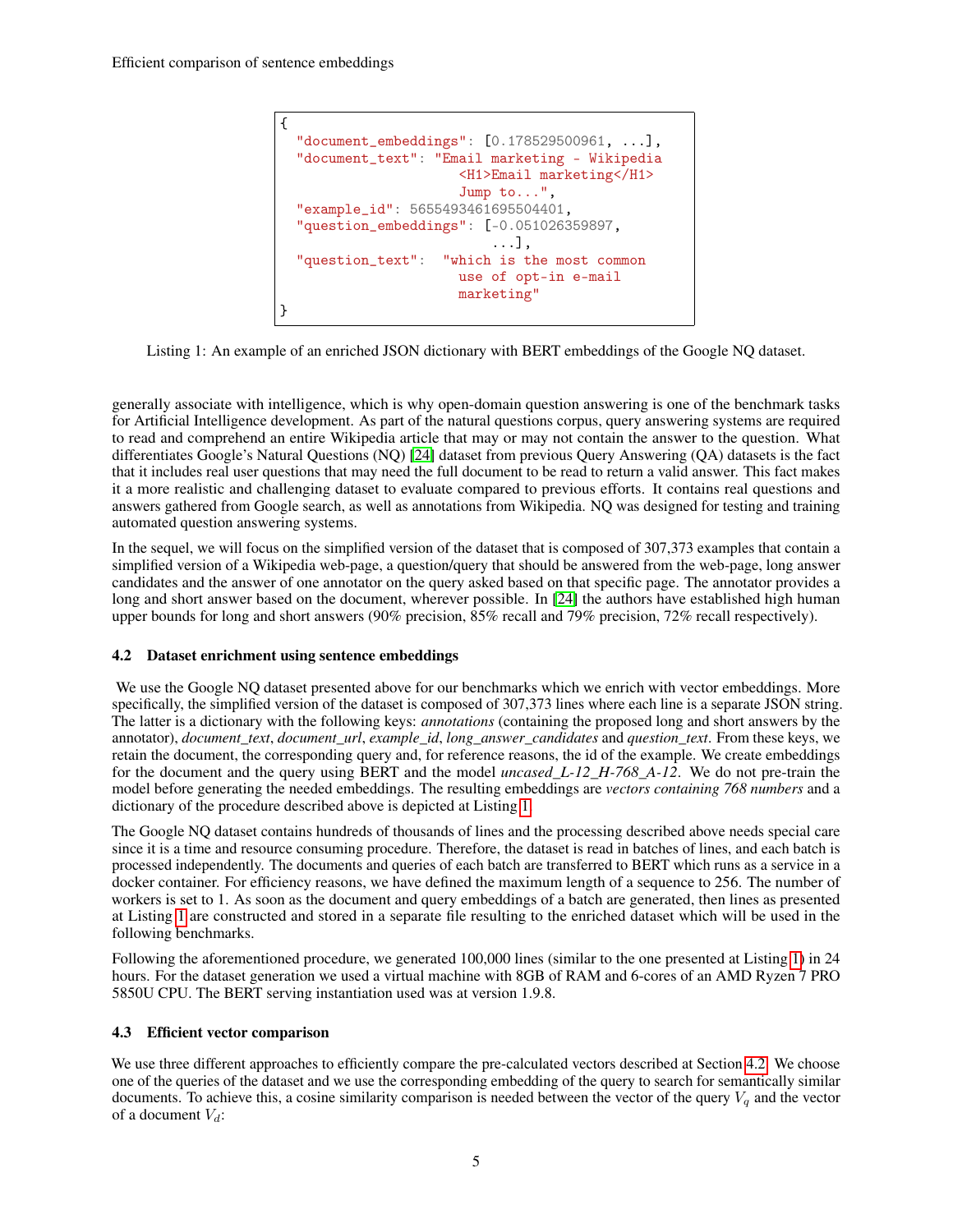<span id="page-5-0"></span>

Figure 2: Performance of three vector comparison approaches. For FAISS and Elasticsearch we show the indexing and querying performance for various dataset sizes while for the naive/brute-force search, we only show the querying performance.

$$
\cos(\mathbf{V}_{\mathbf{q}}, \mathbf{V}_{\mathbf{d}}) = \frac{\mathbf{V}_{\mathbf{q}} \mathbf{V}_{\mathbf{d}}}{\|\mathbf{V}_{\mathbf{q}}\| \|\mathbf{V}_{\mathbf{d}}\|} = \frac{\sum_{i=1}^{n} \mathbf{V}_{\mathbf{q}_i} \mathbf{V}_{\mathbf{d}_i}}{\sqrt{\sum_{i=1}^{n} (\mathbf{V}_{\mathbf{q}_i})^2} \sqrt{\sum_{i=1}^{n} (\mathbf{V}_{\mathbf{d}_i})^2}}
$$
(1)

Available approaches:

- In the **naive/brute-force** approach, we perform in-memory all possible comparisons between a given  $V_q$  and the  $V_d$ s of all the documents. This has a complexity of  $O(n)$ . The final result should be sorted based on the similarity which will involve an additional  $O(n \log(n))$ , resulting to a total complexity of  $O(n \log(n))$ .
- When using the Elasticsearch framework, we firstly index the documents with their pre-calculated vector embeddings and then we issue the query, using the vector of the query embeddings. We measure the time needed for the indexing and the query answering. We use version 7.17.0 of Elasticsearch which runs as a service in a docker container with one node.
- As with the Elasticsearch framework, in the FAISS approach, we index the document embeddings before issuing the query and it takes advantage of this indexing to provide fast answers. We use a Flat index which allows us to perform exact search. The version of FAISS used is 1.5.3 and it runs on CPU (faiss-cpu 1.7.1).

The Python implementation of the above ran on a virtual machine with 20GB of RAM and 10-cores of an AMD Ryzen 7 PRO 5850U CPU. We compared the indexing and the querying time for FAISS and Elasticsearch. For the naive/bruteforce implementation, we only measured the querying time, since it doesn't perform any pre-processing or indexing. It is worth mentioning that for FAISS and Elasticsearch we asked the top-100 results while the naive/brute-force implementation returned all the results ordered by their similarity search score.

Figure [2](#page-5-0) shows the results of these experiments for different dataset sizes. All experiments ran three times and we report the average time. On the left sub-figure we demonstrate the time needed for indexing and querying for datasets ranging from 1,000 documents to 80,000 documents. It is worth noting that the y-axis is in logarithmic scale and that the time needed for Elasticsearch to index the document embeddings and to query them is orders of magnitude higher than the other two approaches. Moreover, the largest dataset that we could index with Elasticsearch was 20,000 documents while for the other two approaches we started to have problems for datasets bigger than 80,000 documents. Even in that case, the bottleneck seemed to be the initial loading of the dataset in memory and not necessarily the vector comparison.

Since Elasticsearch performance is worse than the performance of the other two approaches, on the right sub-figure, we focus on FAISS and the naive/brute-force approach. We observe that FAISS querying is faster than the naive approach. Moreover, if we add the indexing time of FAISS to its querying time, it is still faster than the naive approach. It also scales better than naive when the size of the dataset increases. We expect even better performance if we use the GPU implementation of FAISS.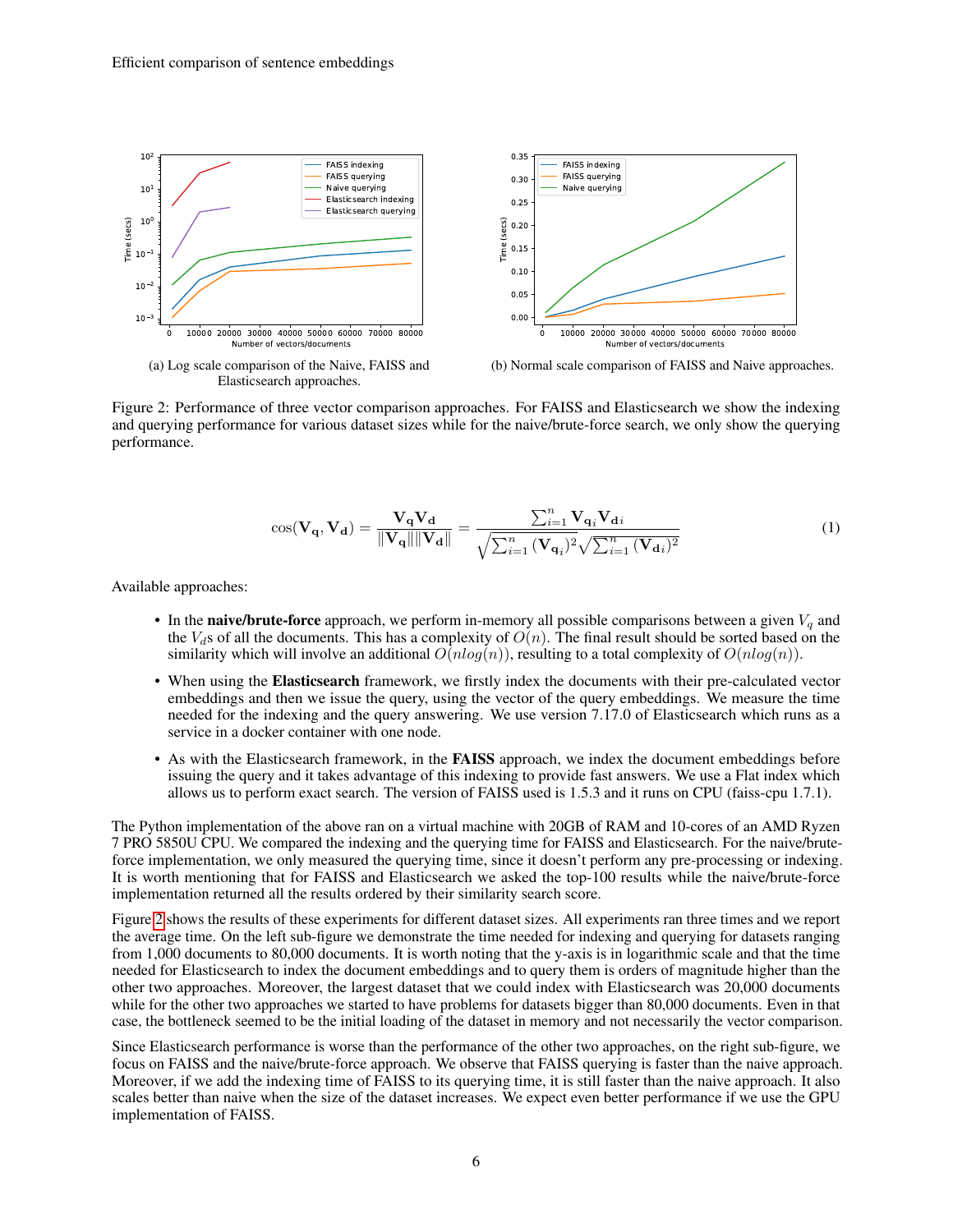<span id="page-6-4"></span>Efficient comparison of sentence embeddings

| Dataset size | Avg. errors |
|--------------|-------------|
| 500          |             |
| 1.000        |             |
| 5,000        |             |
| 10,000       |             |

Table 1: Average number of differences between FAISS, Elasticsearch and naive/brute-force approaches when retrieving the top-100 results for different dataset sizes.

|       | Top-k Expected results in top-k |
|-------|---------------------------------|
| 50    | 16                              |
| 100   |                                 |
| 500   | 21                              |
| 1.000 |                                 |

Table 2: Number of expected results that are in the top-k results.

#### 4.4 Result quality assessment

In this section we investigate the quality of the results in two different settings: (a) We verify if the top-k results returned by each vector comparison approach differ and (b) we check if the queries return meaningful results.

To verify (a), we run all approaches against different dataset sizes and we ask for the top-k results of a given query (embedding). We have chosen to return the top-100 results. We compare the returned results from all approaches, one-by-one, and we count how many times any of the approaches returns a different result at a specific position *i* of the top-100 results. Table [1](#page-6-4) shows the average number of errors found when searching for the top-100 results of a given query for various dataset sizes (from 500 to 10,000 documents). The results were averaged after performing two executions.

In (b), we evaluate the quality of the embeddings based on the queries asked, the results retrieved and the documents that correspond to these queries. More specifically, we used the first 10,000 documents of the dataset described in Section [4.2](#page-4-1) and we asked 100 queries that correspond to the first 100 rows of the dataset. Please note that each line of the dataset contains a document and a query that is related to that document. Then, for every query we verified if the corresponding document of the query is in the top-k of the documents retrieved as answers. The results of this experiments can be found at Table [2](#page-6-4) for different values of *k*.

## 5 Conclusion and future work

In this paper we have discussed about various word embedding and sentence embedding algorithms. We have selected BERT as our sentence embedding method of preference and we used it to create embeddings for the documents and the questions found at the Google Natural Question dataset. We used the resulting embeddings to evaluate the performance of three vector comparison approaches: FAISS, Elasticsearch and a naive/brute-force approach. The results have shown that FAISS outperforms the other two approaches and that Elasticsearch fails to keep up, especially when bigger datasets are used in a centralized scenario with one node.

As further research, we would like to investigate the performance of Elasticsearch with a cluster of nodes where it can show its benefits against the other two in-memory approaches. Moreover, we would like to examine other efficient vector comparison approaches, like spatial and vector databases. Last but not least, we would like to experiment with different ways of document indexing and query evaluation, like a more fine-grained, paragraph-based, indexing.

## **References**

- <span id="page-6-0"></span>[1] Erik Cambria and Bebo White. Jumping nlp curves: A review of natural language processing research [review article]. *IEEE Computational Intelligence Magazine*, 9(2):48–57, 2014.
- <span id="page-6-1"></span>[2] Tomas Mikolov, Kai Chen, Greg Corrado, and Jeffrey Dean. Efficient estimation of word representations in vector space, 2013.
- <span id="page-6-2"></span>[3] Tomas Mikolov, Ilya Sutskever, Kai Chen, Greg Corrado, and Jeffrey Dean. Distributed representations of words and phrases and their compositionality. In *Neural and Information Processing System (NIPS)*, 2013.
- <span id="page-6-3"></span>[4] Jason Weston, Samy Bengio, and Nicolas Usunier. Wsabie: Scaling up to large vocabulary image annotation. In *Proceedings of the Twenty-Second International Joint Conference on Artificial Intelligence - Volume Volume Three*, IJCAI'11, page 2764–2770. AAAI Press, 2011.